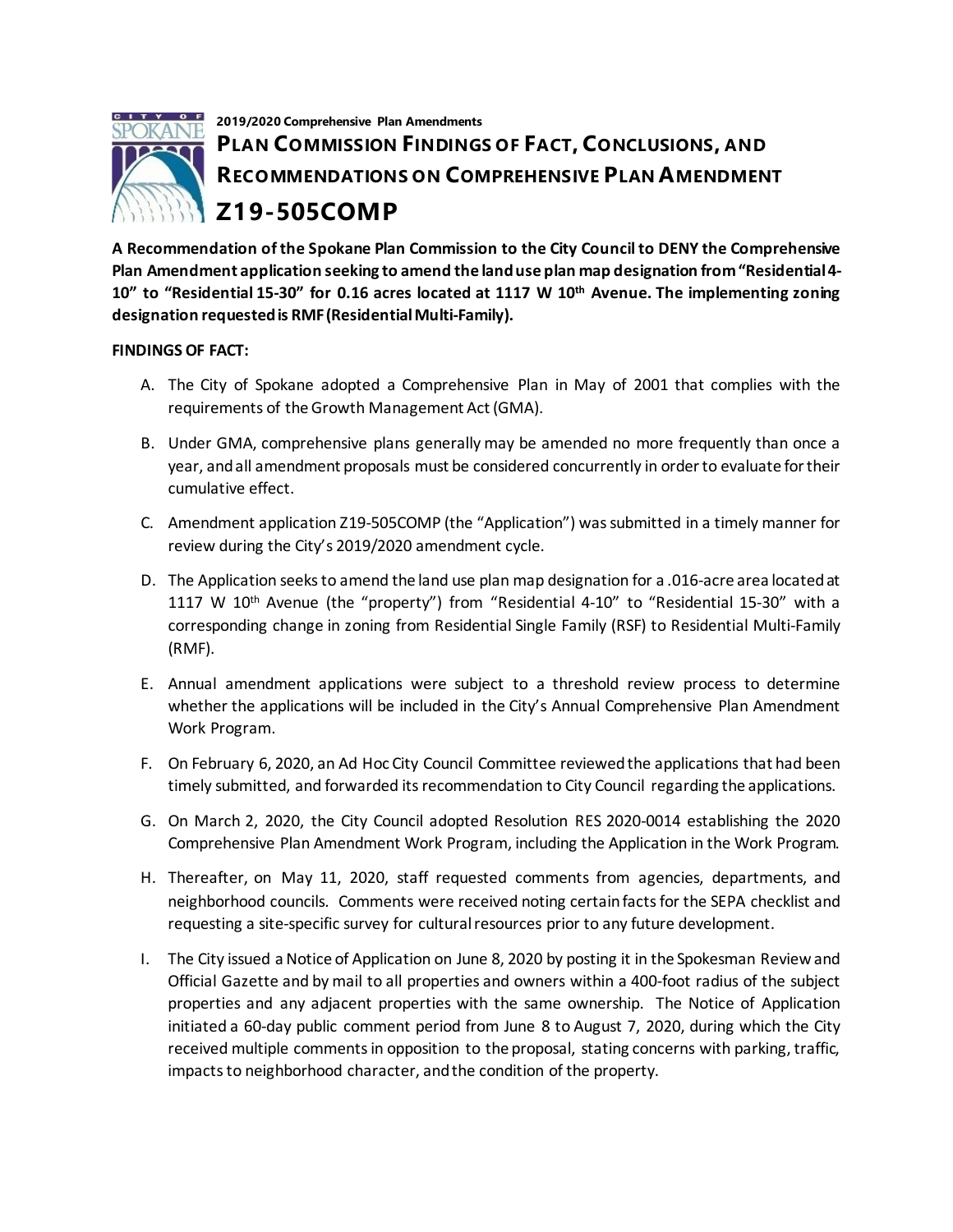- J. On June 4, 2020, the Community Assembly received a presentation regarding the 2020 Comprehensive Plan Amendment Work Program and the Application, and the Community Assembly was provided with information regarding the dates of Plan Commission workshops and hearings.
- K. On July 8, 2020, the Spokane City Plan Commission held a workshop to study the Application.
- L. On June 24, 2020, the Land Use Subcommittee of the Community Assembly received a presentation regarding the 2020 Comprehensive Plan Amendment Work Program, including the Application.
- M. On August 24, 2020, a State Environmental Policy Act (SEPA) Checklist and Determination of Non-Significance (DNS) were issued for the Application. The deadline to appeal the SEPA determination was September 14, 2020. No comments on the SEPA determination were received.
	- 1. Notice of the SEPA Determination for the Applicationwas published in the Official Gazette on September 2 and 9, 2020.
- N. On August 25, 2020, the Washington State Department of Commerce and appropriate state agencies were given the required 60-day notice of intent to adopt before adoption of any proposed changes to the Comprehensive Plan.
- O. On August 24, 2020, Notice of Public Hearing and SEPA Determination was posted on the property and mailed to all property owners and taxpayers of record, as shown by the most recent Spokane County Assessor's record, and occupants of addresses of property located within a four-hundredfoot radius of any portion of the boundary of the subject property.
- P. On August 24, 2020 staff published a report addressing SEPA and providing staff's analysis of the merits of the Application, copies of which were circulated as prescribed by SMC 17G.020.060B.8. Staff's analysis of the Application did not recommend approval of the Application.
- Q. On August 26 and September 2, 2020, notice was published in the Spokesman Review providing notice of the SEPA Checklist and Determination of Non-Significance and notice of the September 9, 2020 Plan Commission Public Hearing.
- R. Following issuance of the public hearing notice, the City received additional comment letters in opposition to the proposal from members of the public, citing similar concerns to the previouslysubmitted concerns.
- S. The City also received a comment letter from the applicant in rebuttal to opposition comments received.
- T. On September 9, 2020, the Plan Commission held a public hearing on the Application, including the taking of verbal testimony, and closed the public record, postponing deliberations until the following hearing date.
- U. Multiple members of the public testified at the public hearing, most in opposition along themes previously communicated by comment letters and by the property owner in support of the proposal, stating that assisted living beds are needed in Spokane.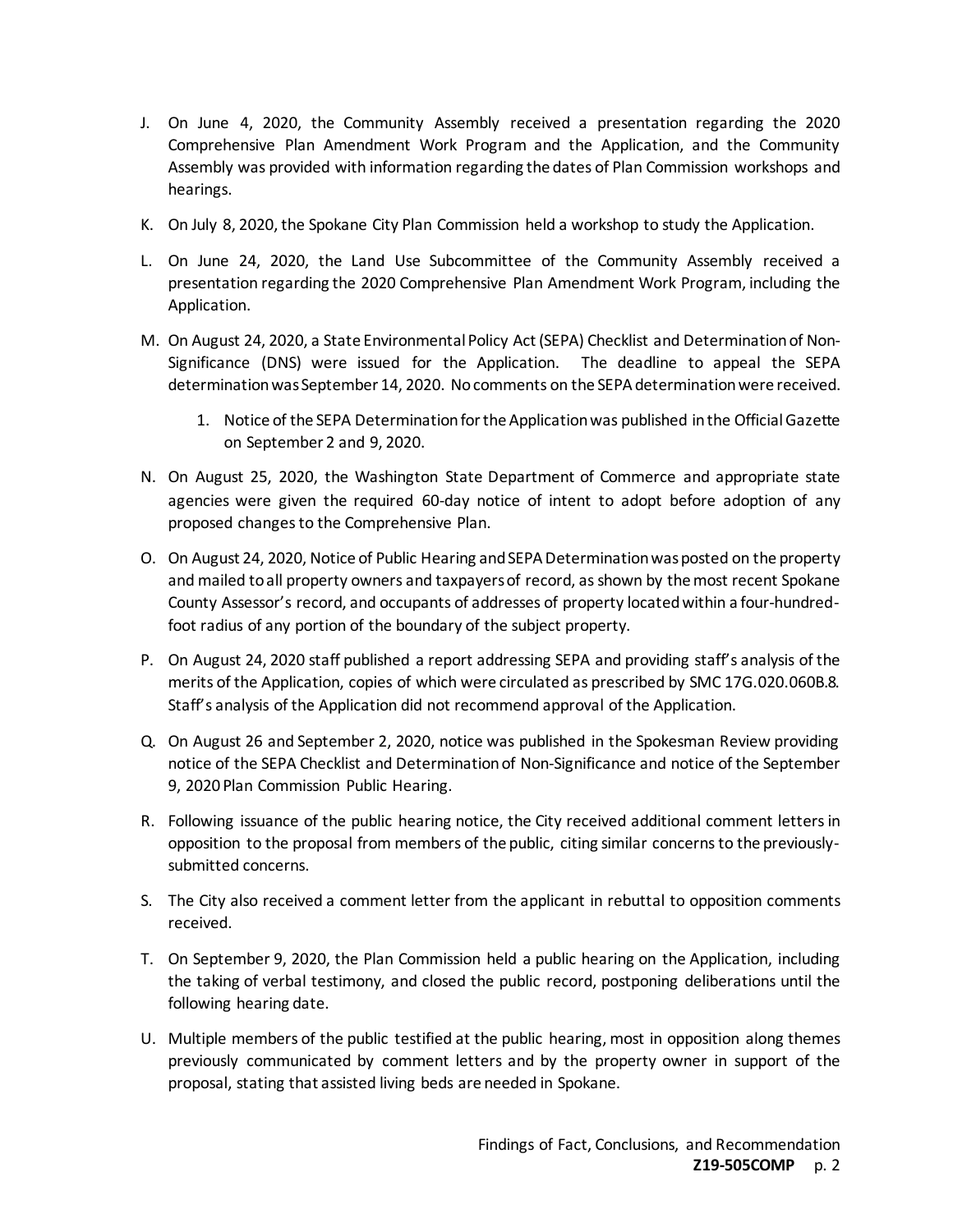- V. As a result of the City's efforts, pursuant to the requirements of SMC 17G.020.070, the public has had extensive opportunities to participate throughout the process and persons desiring to comment were given an opportunity to do so.
- W. Except as otherwise indicated herein, the Plan Commission adopts the findings and analysis set forth in the Staff Report prepared for the Application (the "Staff Report").
- X. The Plan Commission finds that the proposal is inconsistent with the intent and requirements of the Comprehensive Plan, most specifically policy Land Use LU 1.4 concerning the establishment of higher density residential land uses in the City.
- Y. The Plan Commission finds that the proposal does not meet the decision criteria established by SMC 17G.020.030, as described in the Staff Report and in 'Y' above.

## **CONCLUSIONS:**

Based upon the application materials, staff analysis (which is hereby incorporated into these findings, conclusions, and recommendation), SEPA review, agency and public comments received, and public testimony presented regarding application File No. Z19-505COMP, the Plan Commission makes the following conclusions with respect to the review criteria outlined in SMC 17G.020.030:

- 1. The Application was submitted in a timely manner and added to the 2020 Annual Comprehensive Plan Amendment Work Program, and the final review application was submitted as provided in SMC 17G.020.050(D).
- 2. Interested agencies and the public have had extensive opportunities to participate throughout the process and persons desiring to comment have been given that opportunity to comment.
- 3. The Application is consistent with the goals and purposes of GMA.
- 4. Any potential infrastructure implications associated with the Application will either be mitigated through projects reflected in the City's relevant six-year capital improvement plans or through enforcement of the City's development regulations at time of development.
- 5. As outlined in above in the Findings of Fact, the Application is internally inconsistent as it pertains to the Comprehensive Plan, as described in SMC 17G.020.030.E.
- 6. The Application is consistent with the Countywide Planning Policies for Spokane County, the comprehensive plans of neighboring jurisdictions, applicable capital facilities plans, the regional transportation plan, and official population growth forecasts.
- 7. The Application has been considered simultaneously with the other proposals included in the 2020 Annual Comprehensive Plan Amendment Work Program in order to evaluate the cumulative effect of all the proposals.
- 8. SEPA review was completed for the Application.